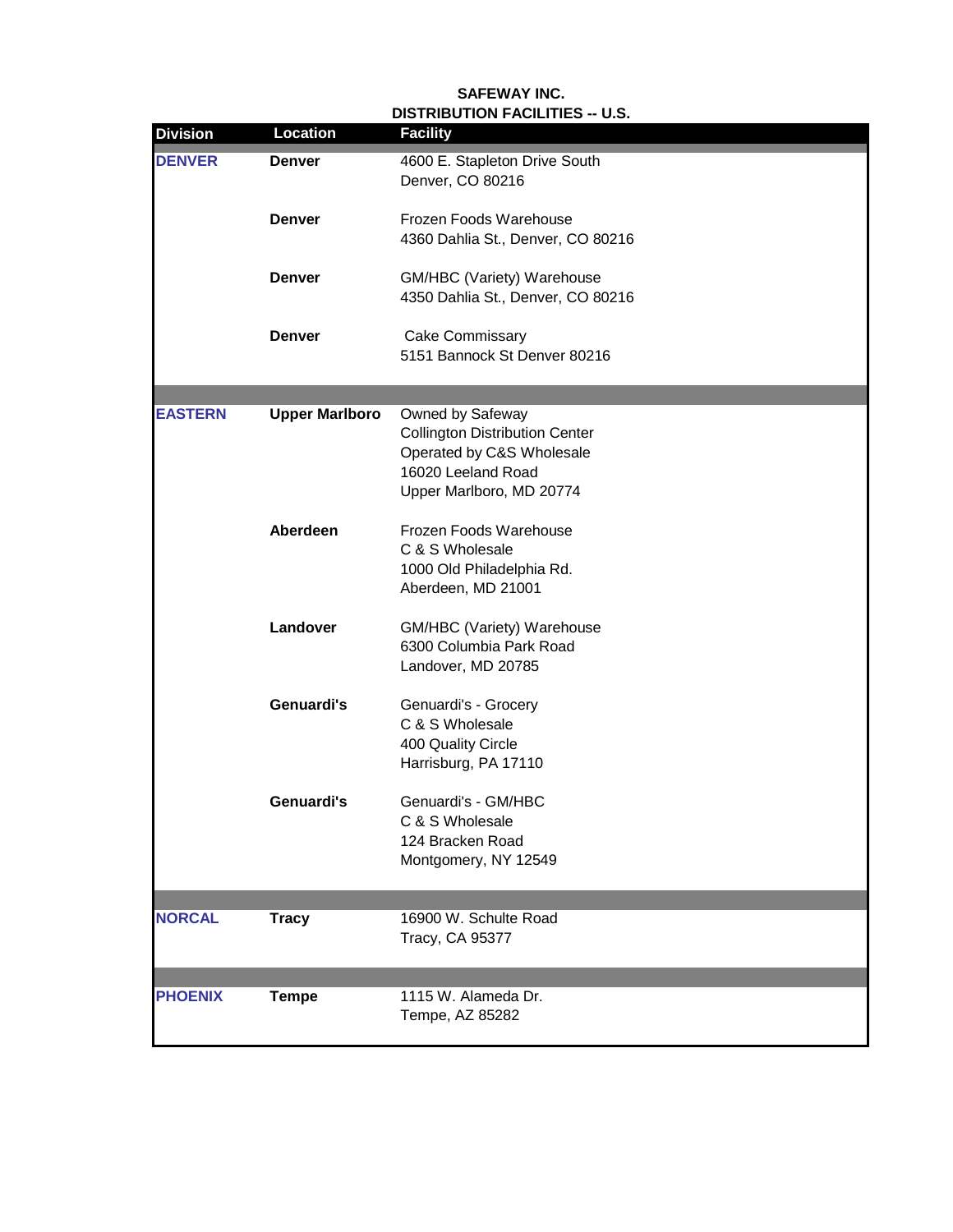| <b>Division</b>             | <b>Location</b>         | <b>Facility</b>                                                                                                                                                           |
|-----------------------------|-------------------------|---------------------------------------------------------------------------------------------------------------------------------------------------------------------------|
| <b>PORTLAND</b>             | <b>Clackamas</b>        | 16800 E. Evelyn St.<br>Clackamas, OR 97015                                                                                                                                |
| <b>SEATTLE</b>              | <b>Auburn</b>           | <b>Auburn Distribution Center</b><br>3520 Pacific Ave. So.<br>Auburn, WA 98047                                                                                            |
|                             | <b>Bellevue</b>         | GM/HBC (Variety) Warehouse<br>1633 124th Avenue NE<br>Bellevue, WA 98005                                                                                                  |
|                             | Spokane                 | Spokane Distribution Center<br>N. 5707 Freya St.<br>Spokane, WA 99207                                                                                                     |
|                             | Anchorage               | Carr Gottstein<br>6441 C Street<br>Anchorage, AK 99518                                                                                                                    |
| <b>TEXAS</b><br>(Randalls)  | <b>Houston</b>          | <b>DISTRIBUTION CENTER</b><br>10700 Telge Rod.<br>Houston, TX 77095                                                                                                       |
| <b>TEXAS</b><br>(Tom Thumb) | <b>Dallas</b>           | <b>DISTRIBUTION CENTER</b><br>743 Henrietta Creek Road<br>Roanoke, TX 76262                                                                                               |
| VONS                        | <b>El Monte</b>         | Grocery Warehouse/Liquor<br>Meat Warehouse / Deli Whse.<br>Salvage/Recycling Center<br>4300 Shirley Avenue<br>El Monte, CA 91731                                          |
|                             |                         | Santa Fe Springs Grocery Warehouse<br>Produce Warehouse<br>GM/HBC (Variety) Warehouse<br>Salvage/Recycling Center<br>12801 Excelsior Street<br>Santa Fe Springs, CA 90670 |
|                             | <b>City of Industry</b> | Intex Warehouse<br>13060 Temple Avenue<br>City of Industry, CA 91746                                                                                                      |
|                             | <b>Mira Loma</b>        | Frozen Foods Warehouse<br>3251-A Deforest Circle<br>Mira Loma, CA 91752                                                                                                   |